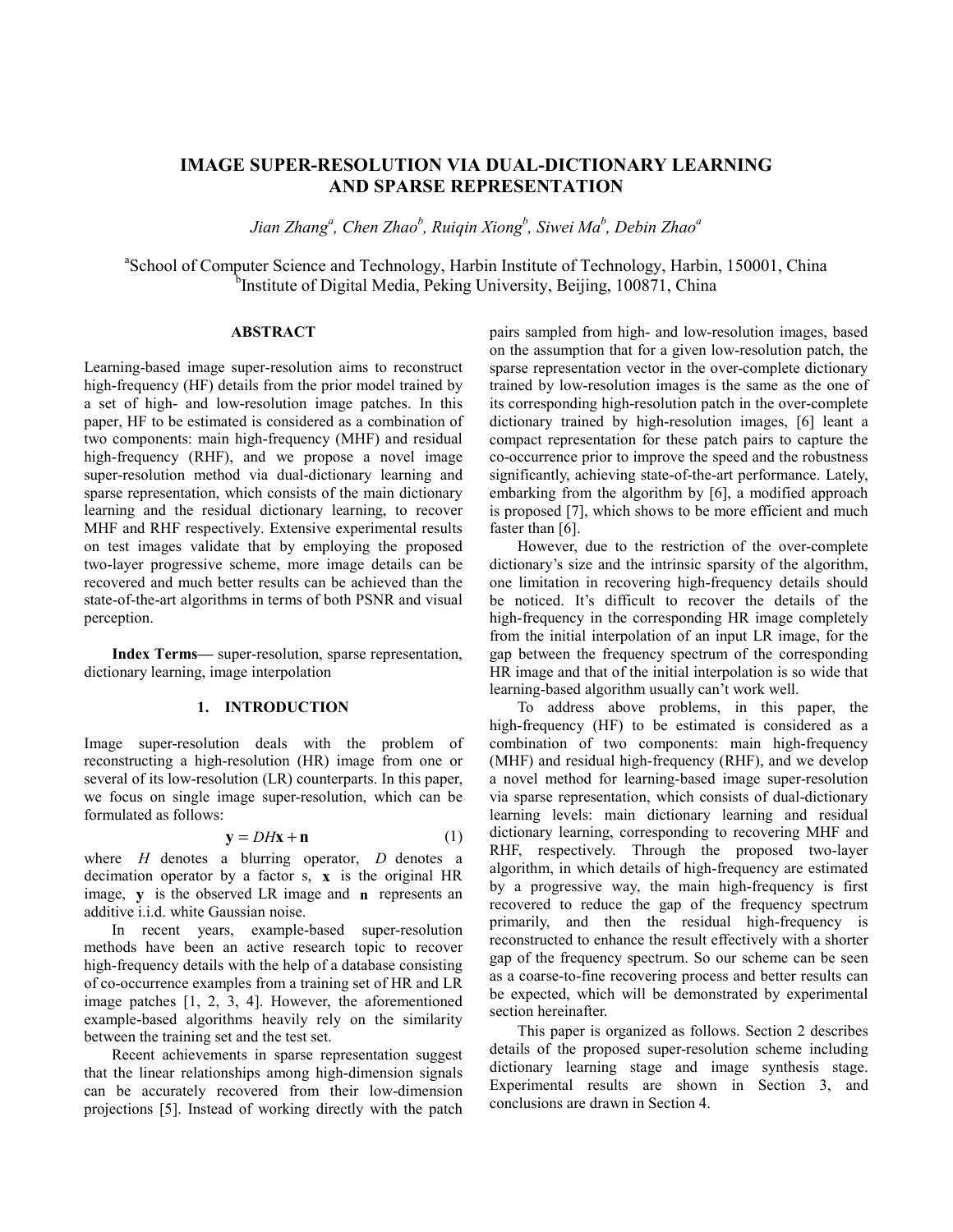

Fig. 1. Illustration of dictionary learning stage.

# **2. THE PROPOSED IMAGE SUPER-RESOLUTION SCHEME**

The proposed scheme consists of a dictionary learning stage that trains dual dictionaries, namely main dictionary (MD) and residual dictionary (RD), as described in Figure 1 and an image synthesis stage, performing the image super-resolution on the input image using the trained model from the previous stage, as described in Figure 2.

### **2.1. Dictionary Learning Stage**

In this stage, two dictionaries are trained using sparse representation, i.e. MD and RD, which correspond to the recovery of MHF and RHF, respectively. Many methods have been proposed for dictionary learning by sparse representation, such as [8, 9]. In this paper, we adopt the method recently published in [7] for over-complete dictionary learning. Assuming a local Sparse-Land model on image patches, serving as regularization, [7] has shown to have more effectivity and higher efficiency than [6]. More details can be found in [7].

The dictionary learning stage starts by collecting a set of training HR images. As illustrated in Fig. 1, a HR training image denoted by  $H<sub>ORG</sub>$ , is first blurred and downsampled to yield a corresponding LR low-frequency image denoted by  $L_{LF}$ . By applying bicubic interpolation on  $L_{LF}$ , a HR low-frequency image is constructed, denoted by  $H_{LF}$  in Fig.1, which is of the same size as *HORG*. Then, real HR high-frequency image  $H_{HF}$  is generated by subtracting  $H_{LF}$ from *HORG*.

Then, MD will be built, which is actually a combination of two coupled sub-dictionaries: low-frequency main dictionary (LMD) and high-frequency main dictionary (HMD). With  $H_{LF}$  and  $H_{HF}$ , local patches are extracted forming the training data  $TD = {\mathbf{p}_h^k, \mathbf{p}_l^k}_{k}$ .  $\mathbf{p}_h^k$  is the set of patches extracted from the high-resolution image  $H_{HF}$ directly, and  $\mathbf{p}_l^k$  mean those patches built by first extracting patches from filtered images obtained by filtering *HLF* with certain high-pass filters such as Laplacian high-pass filters, and then reducing the dimensions by Principal Component Analysis (PCA) algorithm.

Next, the K-SVD dictionary training [8] is applied to the set of patches  ${\{\bf p}_l^k\}_k$ , generating LMD:

$$
\mathbf{LMD}, \{\mathbf{q}^k\} = \underset{\mathbf{LMD}, \{\mathbf{q}^k\}}{\arg \min} \sum_{k} \left\| \mathbf{p}_l^k - \mathbf{LMD} \cdot \mathbf{q}^k \right\|_2^2
$$
\n
$$
s.t. \quad \left\| \mathbf{q}^k \right\|_0 \le L \quad \forall k,
$$
\n(2)

where  ${ {\bf q}^k \}$  are sparse representation vectors, and  $\| \cdot \|_0$  is the  $l^0$  norm counting the nonzero entries of a vector. Based on the assumption that the patch  $\mathbf{p}_h^k$  can be recovered by approximation as  $\mathbf{p}_h^k \approx \mathbf{HMD} \cdot \mathbf{q}^k$ , HMD can be defined by minimizing the following mean approximation error, i.e.,<br> $HMD = \arg m$ 

$$
\mathbf{HMD} = \underset{\mathbf{HMD}}{\arg \min} \sum_{k} \left\| \mathbf{p}_{h}^{k} - \mathbf{HMD} \cdot \mathbf{q}^{k} \right\|_{2}^{2}
$$
\n
$$
= \underset{\mathbf{HMD}}{\arg \min} \sum_{k} \left\| \mathbf{P}_{h} - \mathbf{HMD} \cdot \mathbf{Q} \right\|_{2}^{2},
$$
\n(3)

where the matrices  $P_h$  and **Q** consist of  ${\{\mathbf{p}_h^k\}}_k$  and  ${ {\{\bf q}^k \}}_k$ , respectively. Therefore, the solution can be solved as follows (given that **Q** has full row rank):

$$
\mathbf{HMD} = \mathbf{P}_h \mathbf{Q}^+ = \mathbf{P}_h \mathbf{Q}^T (\mathbf{Q} \mathbf{Q}^T)^{-1}.
$$
 (4)

Finally, the residual dictionary will be trained in the following steps. With the main dictionary and  $H_{LF}$ , the HR main high-frequency image denoted by  $H_{MHF}$  is produced by virtue of image reconstruction method which will be introduced in the next subsection. Utilizing  $H_{MHF}$ , the HR temporary image denoted by  $H_{TMP}$  which contains more details than *HLF* and the HR residual high-frequency image denoted by  $H_{RHF}$  are generated, as shown in Fig. 1. Thus, RD can be built with the input of  $H_{TMP}$  and  $H_{RHF}$  using the same dictionary learning method as MD.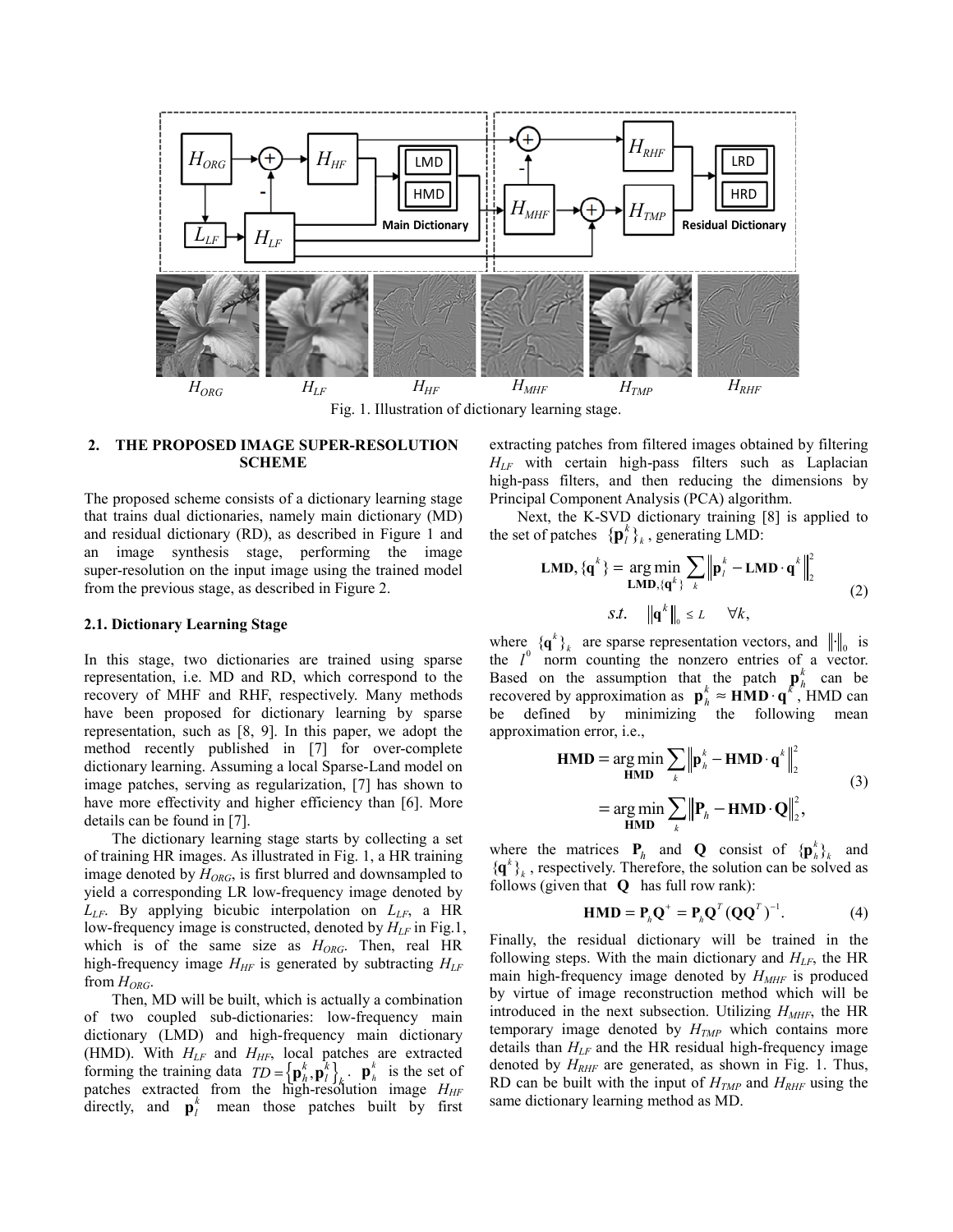

Fig. 2. Illustration of image synthesis stage.

It is important to note that RD also consists of two coupled sub-dictionaries: low-frequency residual dictionary (LRD) and high-frequency residual dictionary (HRD), and both MD and RD make up the dual-dictionaries.

## **2.2. Image Synthesis Stage**

Image synthesis stage attempts to magnify an input LR image, which is assumed to be generated from a HR image by the same blur and downsample operations as used in the above learning stage. The final estimated HR image is reconstructed by using dual dictionaries successively and more high-frequency details are added progressively, as illustrated in Fig. 2.

To begin with, an input LR image denoted by *LINPUT* is interpolated by bicubic method to produce a HR low-frequency image denoted by  $H_{LF}$ . Combining  $H_{LF}$  and MD, the HR main high-frequency image denoted by  $H_{MHF}$  is generated employing the image reconstruction method in [7]. Concretely,  $H<sub>LF</sub>$  is filtered with the same high-pass filters and PCA projection as the training stage, and then is decomposed into overlapped patches  ${}_{k} \{\mathbf{p}_{i}^{k}\}_{k}$ . The OMP algorithm [8] is applied to generate  ${\{\bf p}_i^k\}_{k}$ , and the sparse representation vectors  ${ {\bf q}^k \} _k^{\sigma}$  is built by allocating L atoms to their representation. The representation vectors  ${ {\bf q}^k \} _k$ are multiplied by HMD, reconstructing high-resolution patches by  ${\{\hat{\mathbf{p}}_h^k\}}_k = {\{\mathbf{HMD} \cdot \mathbf{q}^k\}}_k$ . Defining  $\mathbf{R}_k$  the operator which extracts a patch from the high resolution image in location *k*. The HR main high-frequency image denoted by  $H_{MHF}$  is generated by solving the following minimization problem: 2

$$
H_{\text{MHF}} = \underset{H_{\text{MHF}}}{\arg \min} \sum_{k} \left\| \mathbf{R}_{k} H_{\text{MHF}} - \hat{\mathbf{p}}_{h}^{k} \right\|_{2}^{2}, \tag{5}
$$

which has a closed-form Least-Square solution, given by

$$
H_{\text{MHF}} = \left[\sum_{k} \mathbf{R}_{k}^{T} \mathbf{R}_{k}\right]^{-1} \sum_{k} \mathbf{R}_{k}^{T} \hat{\mathbf{p}}_{h}^{k} . \tag{6}
$$

Then, the HR temporary image denoted by  $H_{TMP}$ containing more details than  $H_{LF}$  is built by adding  $H_{LF}$  to  $H<sub>MHF</sub>$ . Next, by making use of  $H<sub>TMP</sub>$  and RD, the same image reconstruction method is performed again to synthesize the HR residual high-frequency image denoted by  $H_{RHF}$ . Finally, the HR estimated image denoted by  $H_{EST}$  is reconstructed by summing  $H_{TMP}$  and  $H_{RHF}$ , as shown in Fig. 2.



Fig. 3. Dictionary training and performance test images.

#### **3. EXPERIMENTAL RESULTS**

In this section, we implement our method on some test images to compare with other interpolation methods such as bicubic interpolation method and sparse representation method [7]. The blurring operator is  $5\times 5$  Gaussian filter with standard deviation of 1, and the decimation operator is direct downsampling with scale factor 2.

In this paper, the size of MD and the size of RD are both set to 500, while the size of dictionary in [7] is set to 1000, equaling to the sum of the size of MD and the size of RD in the proposed scheme. The number of atoms for representing each image patch is fixed to 3, and the size of image patch is 9×9 with overlap of 1 pixel. The experimental images are shown in Fig. 3, in which the first image is exploited for dictionary learning and the others for performance test. The PSNR comparisons with different methods are listed in Table 1. It can be seen from Table 1 that the proposed method achieves the highest PSNR for